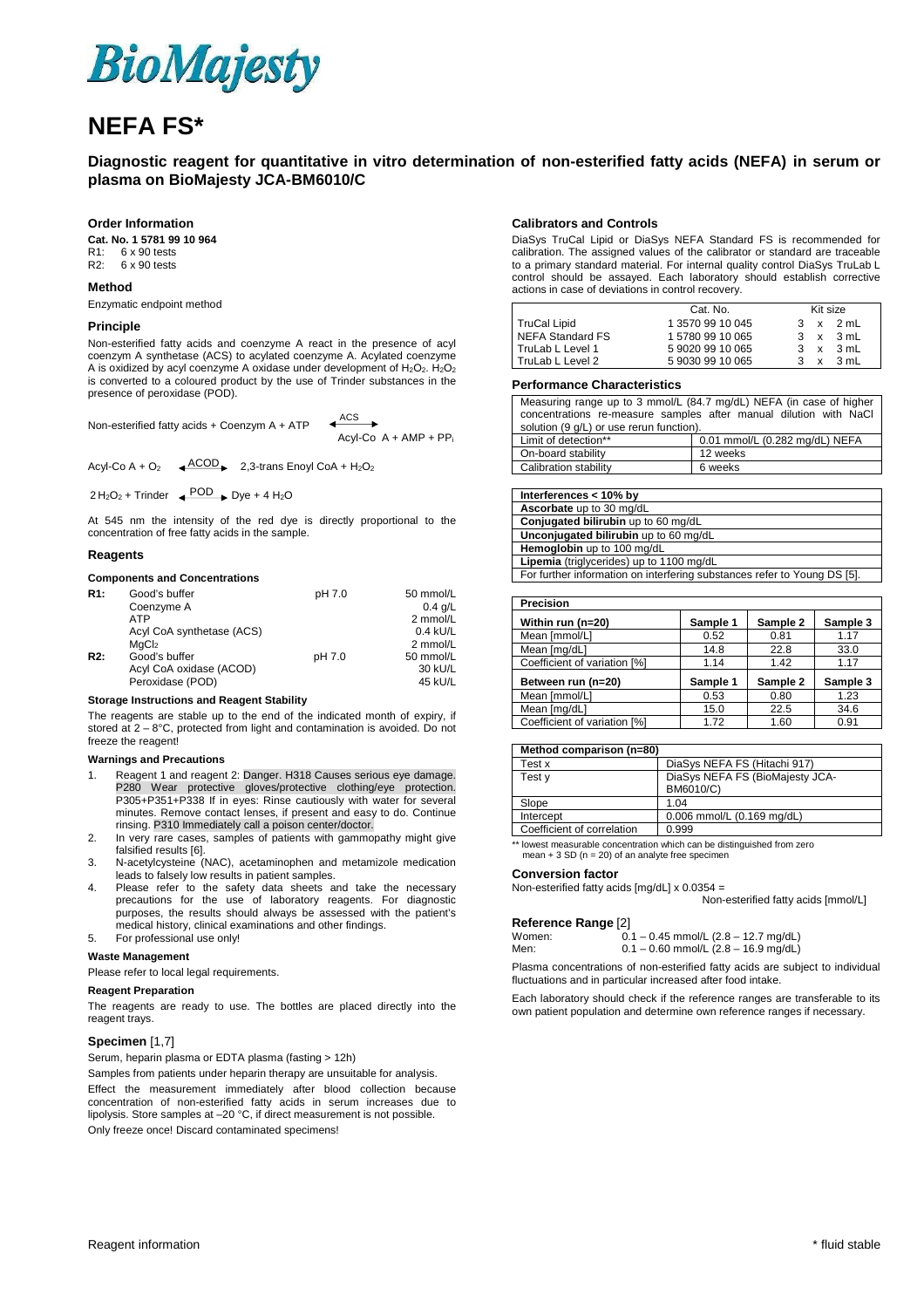

#### **Literature**

- 1. Guder WG, Zatwa B et al. The quality of Diagnostic Samples. 1st ed. Darmstadt: Git Verlag, 2001: 28-9.
- 2. Aufenanger J und Kattermann R. Klinisch-chemische Meßgröße: Freie Fettsäuren (FFS). In: Greiling H, Gressner AM: Lehrbuch der Klinischen Chemie und Pathobiochemie: Schattauer, 1995. p. 319-20.
- 3. Pilz S, Scharnagl H, Tiran B, et al. Free Fatty Acids Are Independently Associated with All-Cause and Cardiovascular Mortality in Subjects with Coronary Artery Disease. J Clin Endicrinol Metab 2006; 91: p. 2542-7.
- 4. Smith and Wilson. Free Fatty Acids and Atherosclerosis. J Clin Endocrinol Metab 2006; 91: p.2506-8.
- 5. Young DS. Effects of Drugs on Clinical Laboratory Tests. 5th ed. Volume 1 and 2. Washington, DC: The American Assocation for Clinical Chemistry Press 2000.
- 6. Bakker AJ, Mücke M. Gammopathy interference in clinical chemistry assays: Mechanisms, detection and prevention. Clin Chem Lab Med 2007; 45(9): 1240–1243.
- 7. Stokol T and Nydam DV. Effect of Anticoagulant and Storage Conditions on Bovine Nonesterified Fatty Acid and ß-Hydroxybutyrate Concentrations in Blood. American Diary Science Association 2005. J. Diary Scl. 88: p. 3139-44.

#### **Manufacturer**



**IVD** CC DiaSys Diagnostic Systems GmbH<br>
Alte Strasse 9 65558 Holzheim Germany